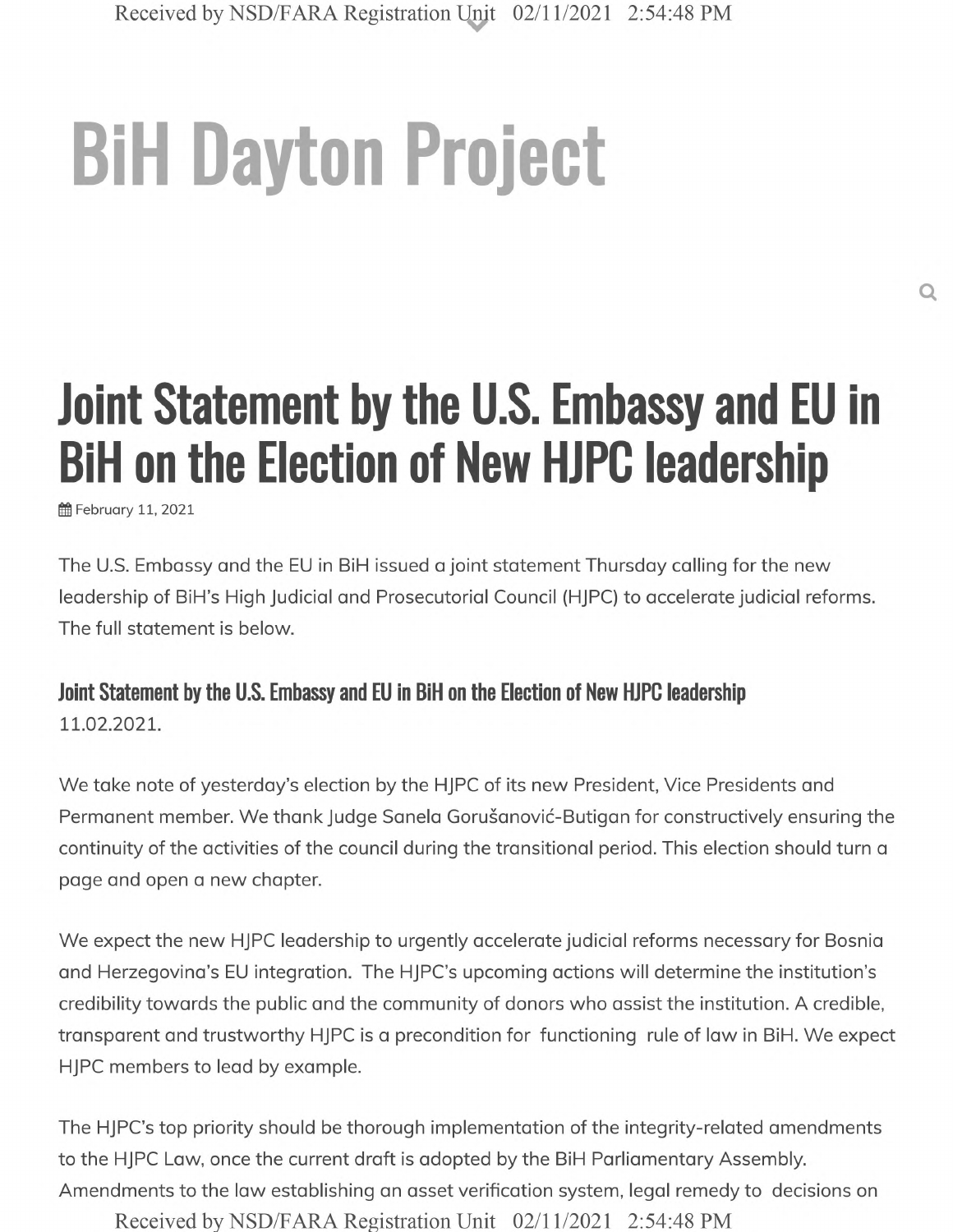appoinRipeeritis; debyild than bf4d&nflRegistration totill p02/the/2021s, imptoled provisions on the dismissal of HJPC members and enhanced disciplinary procedures for judges and prosecutors will all together boost the integrity of judicial office holders.

This includes the establishment of an integrity unit within the HJPC Secretariat in charge of verifying asset declarations while also ensuring the improvement of appointment practices and performance appraisal remains a priority. In line with the Priebe Report recommendations, the HJPC must establish a rigorous and credible system of checks of asset declarations to start restoring public trust in the institution and in the judiciary as a whole.

The EU in BiH and the U.S. Embassy, together with other international partners, and most importantly, BiH citizens, will continue to closely monitor the work of the HJPC and the judiciary as a whole. We support constructive actions that aim to restore trust and improve the functioning of the rule of law and the effectiveness, integrity and accountability of the judiciary.

« Cvijanović: RS ready to send additional aid to earthquake-hit towns in Croatia - HINA

Srebrenica repeat election to take place on Sunday, and with supervisors - FENA/N1 »

## **RELATED POSTS**



**BiH: Statement by Ylva Johansson, El) Commissioner for Home Affairs, on migrant winter shelter crisis in Lipa**

December 31, 2020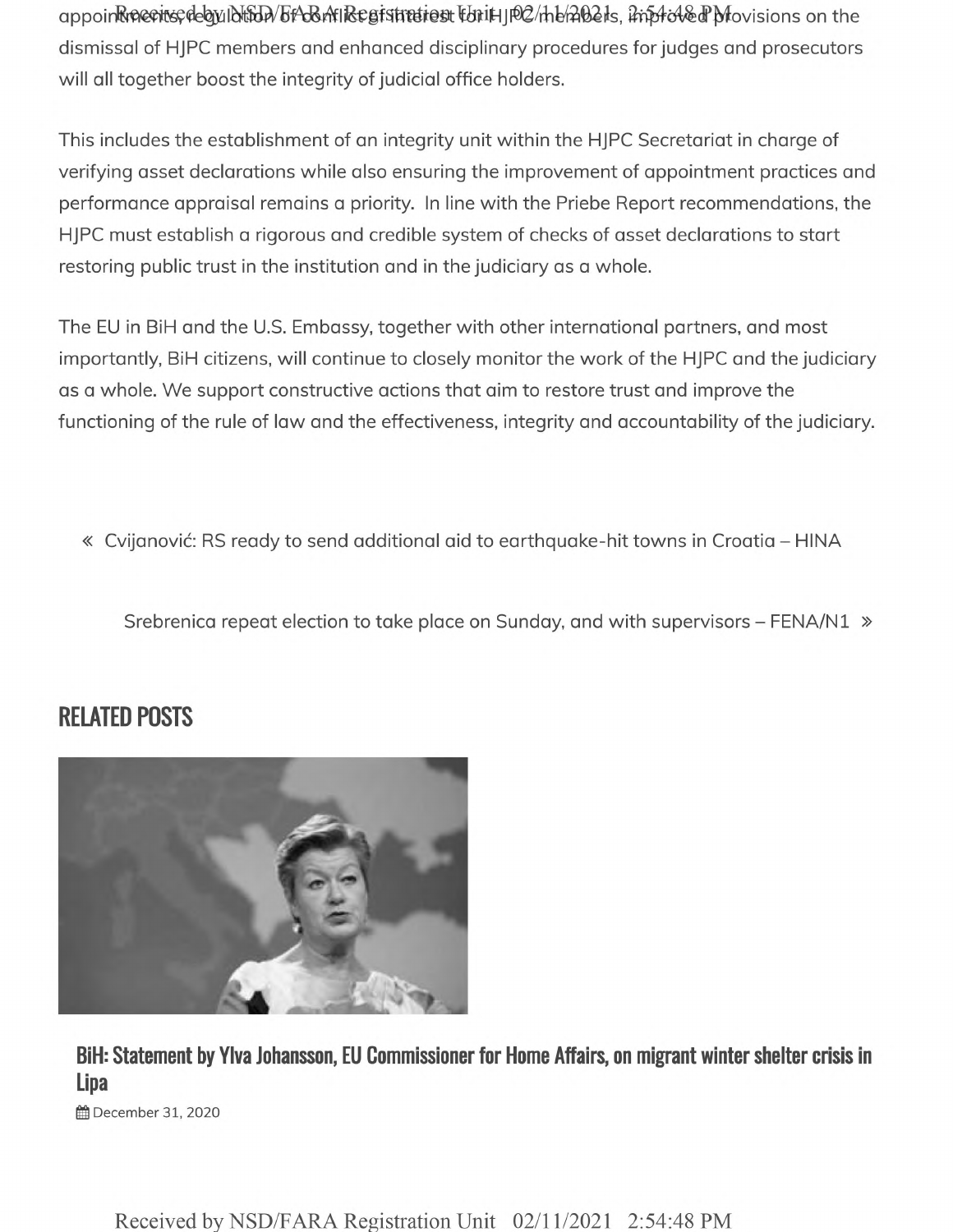



"Your vote, your power!", joint op-ed by the Head of the EU Delegation/EUSR and EU Heads of Mission in **Bosnia and Herzegovina**

**@**November 12, 2020



**Sofia Summit: Important steps taken to advance regional cooperation to boost socio-economic recovery and convergence with the EU**

§§ November 11, 2020

## **BIH DAYTON PROJECT**

This website is a resource for journalists, scholars, and policy makers in search of accurate and timely information about Bosnia and Herzegovina and its governmental bodies, entities, and constituent peoples.

This website presents materials representing a variety of viewpoints with respect to Bosnia and Herzegovina. This material is distributed by McGinnis Lochridge on behalf of Republika Srpska. Additional information is available at the Department of Justice, Washington, DC.

Received by NSD/FARA Registration Unit 02/11/2021 2:54:48 PM